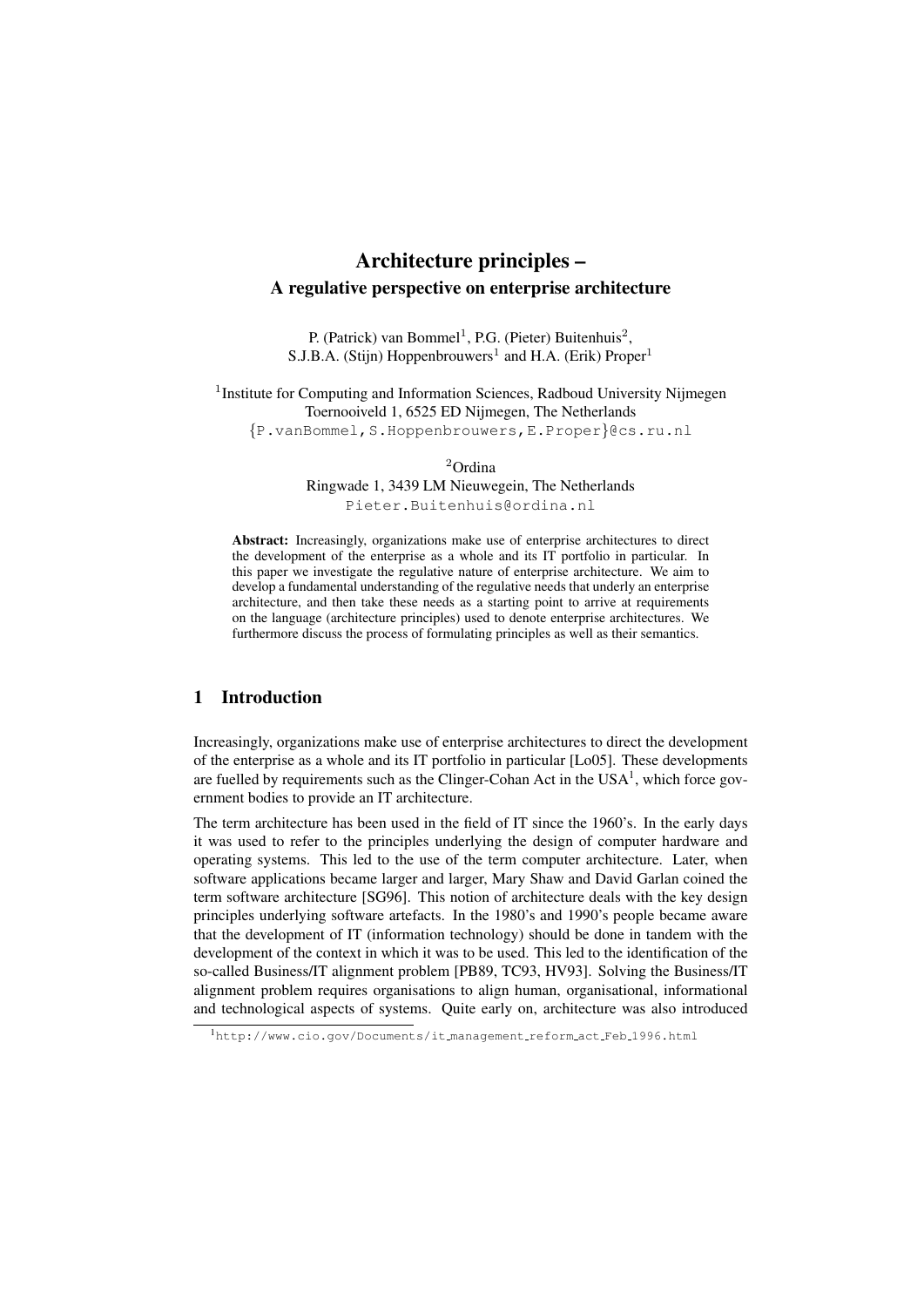as a means to further alignment, and thus analyse and solve Business/IT alignment problems [Zac87, TC93, Boa99b]. The Business/IT alignment problem requires the alignment of information technology, consisting of software and hardware, to the other 'technologies' used in a business. This has led to the use of the term architecture at the enterprise level [BL96, Boa99a, Lo05]. Enterprise architectures typically bring together a business, information, application and technology perspective on (parts of) an enterprise.

Ultimately, enterprise architectures are a means to an end. The Software Engineering Institute from Carnegy Mellon University identifies the following potential uses [BCK98] for architectural desriptions:

- It is a vehicle for communication among stakeholders.
- It captures early design decisions, both functional aspects as well as quality aspects.
- It describes the global structure decided upon in the architecture, also structures further development.
- It is a transferable abstraction of a system.

Many different perspectives exist on what architecture, in an IT context, actually is. Even though some consensus exists, the field of enterprise architecture is still in its infancy. However, the widespread use of enterprise architecture illustrates that organizations feel a profound need to steer their development (including their IT portfolio) and that they look towards enterprise architecture as a means to fulfill this need. When studying the many existing definitions on architecture [BL96, SG96, BCK98, Boa99a, IEE00, TOG04, Lo05, xAF06], one can discern two important perspectives on architecture:

- Regulative perspective Architecture is regarded as a prescriptive notion limiting the design freedom with regards to the design of a system. When taking this perspective one will focus on principles, leading to rules/principles limiting designers in their design freedom.
- Designing perspective Architectures are actual specifications of high level system designs focussing on 'architecturally relevant' design decisions. When taking this perspective, one typically produces architectural models that describe the design of actual system artefacts.

These two perspectives are complementary in that the regulative perspective accommodates for the need to steer and direct developments, whereas the second perspective supports the need to gain insight into an enterprise's design while also providing guidance to designers of enterprise systems [Lo05].

In this paper, we focus on the regulative perspective. In taking a regulative perspective on enterprise architecture, we are primarily concerned with its ability to steer the over-all enterprise/system development within a large organization (enterprise). A more specific way of expressing this is to state that "*Architecture serves the purpose of constraining design space*" [xAF06]. In most (enterprise) architecture approaches, this constraining/regulating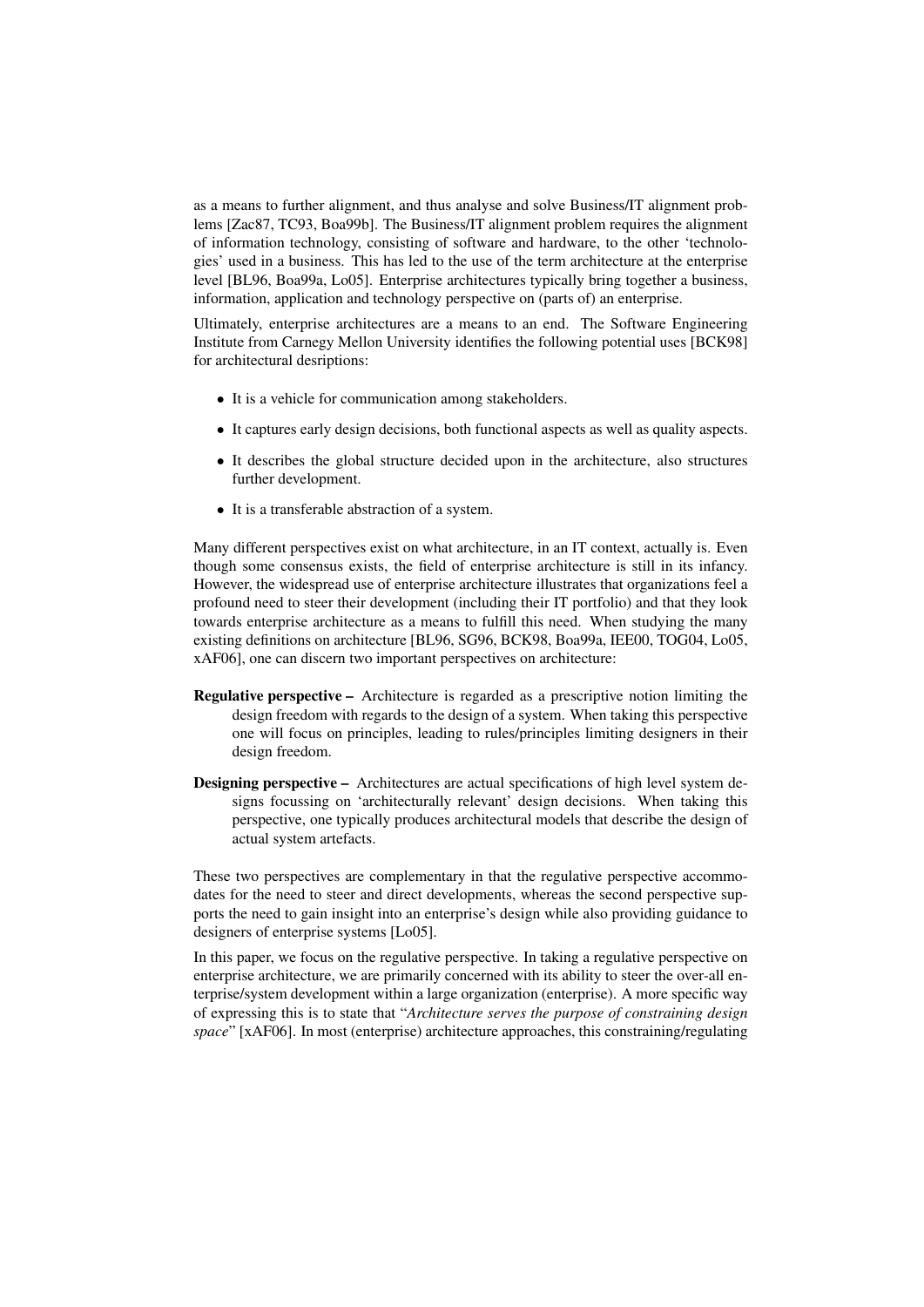is done by means of so-called architecture principles [IEE00, TOG04]. The aforementioned Clinger-Cohen act also requires the architecture to be specified in terms of a set of principles. Such architecture principles usually take the form of informal statements such as (taken from [TOG04]):

*Users have access to the data necessary to perform their duties; therefore, data is shared across enterprise functions and organizations.*

According to the TOGAF architecture framework [TOG04], "*Principles are general rules and guidelines, intended to be enduring and seldom amended, that inform and support the way in which an organization sets about fulfilling its mission.*" Such principles typically address concerns of the key stakeholders within an organization. In the example case, a stakeholder may be highly concerned about the organization's ability to flexibly deploy their workforce over different work locations.

While several sources attribute a pivotal role to principles, a precise definition of the concept of principles as well as the mechanisms and procedures needed to turn them into an effective regulatory means still lacks. Both IEEE [IEE00] and TOGAF [TOG04] position principles as a means to guide the design and evolution of systems, while xAF [xAF06] essentially equates (enterprise) architecture to a set of principles. In any case, no clear definition of principles and associated mechanisms and procedures are given.

When considering the definitions reported in literature [TC93, IEE00, TOG04, xAF06], and the definitions used by several practitioners, three key perspectives on principles can be discerned:

Inherent laws – These are essentially properties of (classes of) a system that can be observed and validated.

Conceptual parallels are the laws of nature, law of requisite variety, laws of social behavior, etc.

Imposed laws – Like inherent laws, they are properties of (classes of) a system that can be validated. However, imposed laws also require mechanisms to enforce them.

Imposed laws typically address concerns of stakeholders. Some of these concerns may be raised by emergent laws having a negative impact on the system being designed.

Examples are: societal laws, policies and regulations within organizations, etc.

Guidelines – Desired properties that are so concrete that they offer guidelines to make operational behavior fit imposed laws.

For example: "use your car's cruise control" is an advisable property to abide by that provides guidance in obeying the law concerning maximum speeds on roads.

In this paper we mainly focus on the last two perspectives on principles.

The remainder of this paper is structured as follows. In section 2 we aim to build up a better understanding of the regulative role of enterprise architectures. This is followed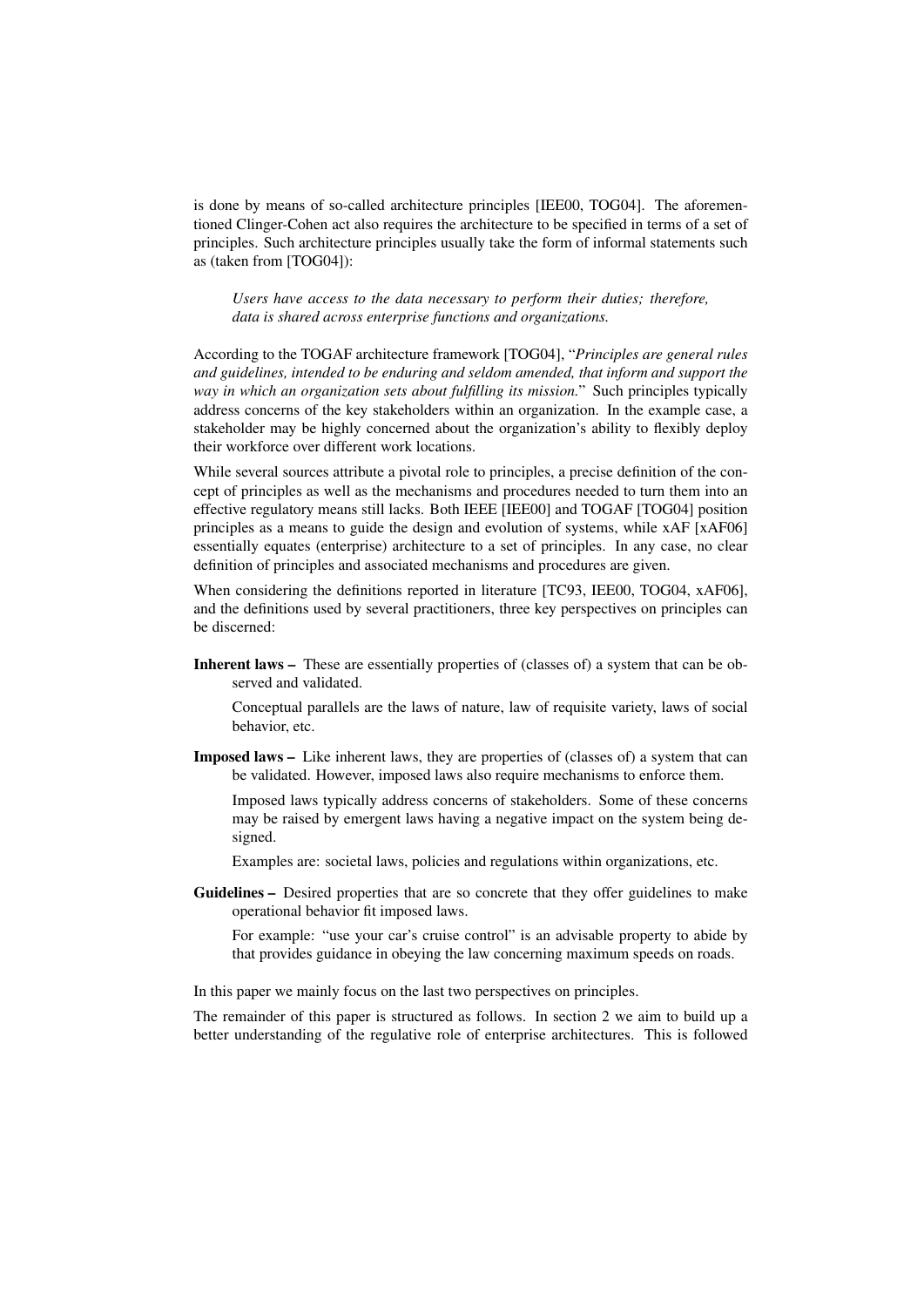in section 3 by a discussion of requirements on the language of architecture principles, as a means to operatonalize the regulative ability of enterprise architectures. Section 4 then continues by discussing the semantics of principles, in other words, their regulative impact. Before concluding, section 5 discusses an approach to the formulation of architecture principles based on practical experiences and some experiments.

#### 2 Enterprise architecture as a regulative mechanism

As mentioned in the introduction, this paper takes a regulative perspective on enterprise architecture. This role comes primarily to the fore in the role of architecture principles [IEE00, TOG04, xAF06]. In [xAF06], enterprise architecture is equated to a set of architecture principles, which are to "limit design freedom", thus regulating the freedom of an enterprise's designers.

The aim of this section is to briefly investigate the regulative needs that underly an enterprise architecture. When indeed taking the perspective that an enterprise architecture is a regulative means, one must also agree (at least from a rational perspective) that there is some regulative need motivating the use of the means.

Enterprises have stakeholders. For example: owners, sponsors, people working in the enterprise, clients, etc. Let  $S$  be a stakeholder of an enterprise  $E$ , then it is fair to assume that  $S$  has some goals  $\text{Goals}(S)$  which are potentially impacted on by the behaviour of  $E$ . From the perspective of these goals, the enterprise  $E$  has an ideal behaviour. This behaviour can refer to all aspects of an enterprise, be it the operational processes, financial aspects, labour issues, adaptability, etc.

The actual attainment of E's ideal behaviour from the perspective of  $\text{Goals}(S)$  may be influenced by both internal and external factors [BMM06]. These potential 'impacts' may spark stakeholder  $S$  into (trying to) regulate enterprise  $E$  and/or its influencers. Needless to say that S will not be the only stakeholder, and the desires of S to regulate  $E$  may indeed conflict with the regulatory desires of other stakeholders.

Given some influencer  $F$ , a risk assessment (see also [BMM06]) may show that  $F$  has a potential undesired impact on  $\text{Goals}(S)$ , in other words there is a set of risks  $\text{Risks}(F, S)$ influencer  $F$  poses to the goals of stakeholder  $S$  by potentially influencing  $E$ . Each of these risks can be quantified in terms of its possible impact  $\text{Im} \text{pat}(R)$  and probability of occurrence Probability(R), with expected impact:  $\text{Impact}(R) \times \text{Probability}(R)$ . Note: the impact *might* be approximated using an amount of money, but ultimately relates to the impact of a stakeholder's goals.

If the expexted impact is high enough, stakeholder  $S$  will be motivated to introduce regulations to prevent R from occurring. If M is some (set of) regulation(s) aimed at R, then its benefit can be assessed by determining:

Benefit $(R, M) \triangleq (Impat(R) \times Probability(R)) - (Impat(R|M) \times Probability(R|M))$ 

where Impact $(R|M)$  and Probability $(R|M)$  represents the possible impact and probability of occuring of risk R with regulation M in place. If  $Cost(M)$  are the costs of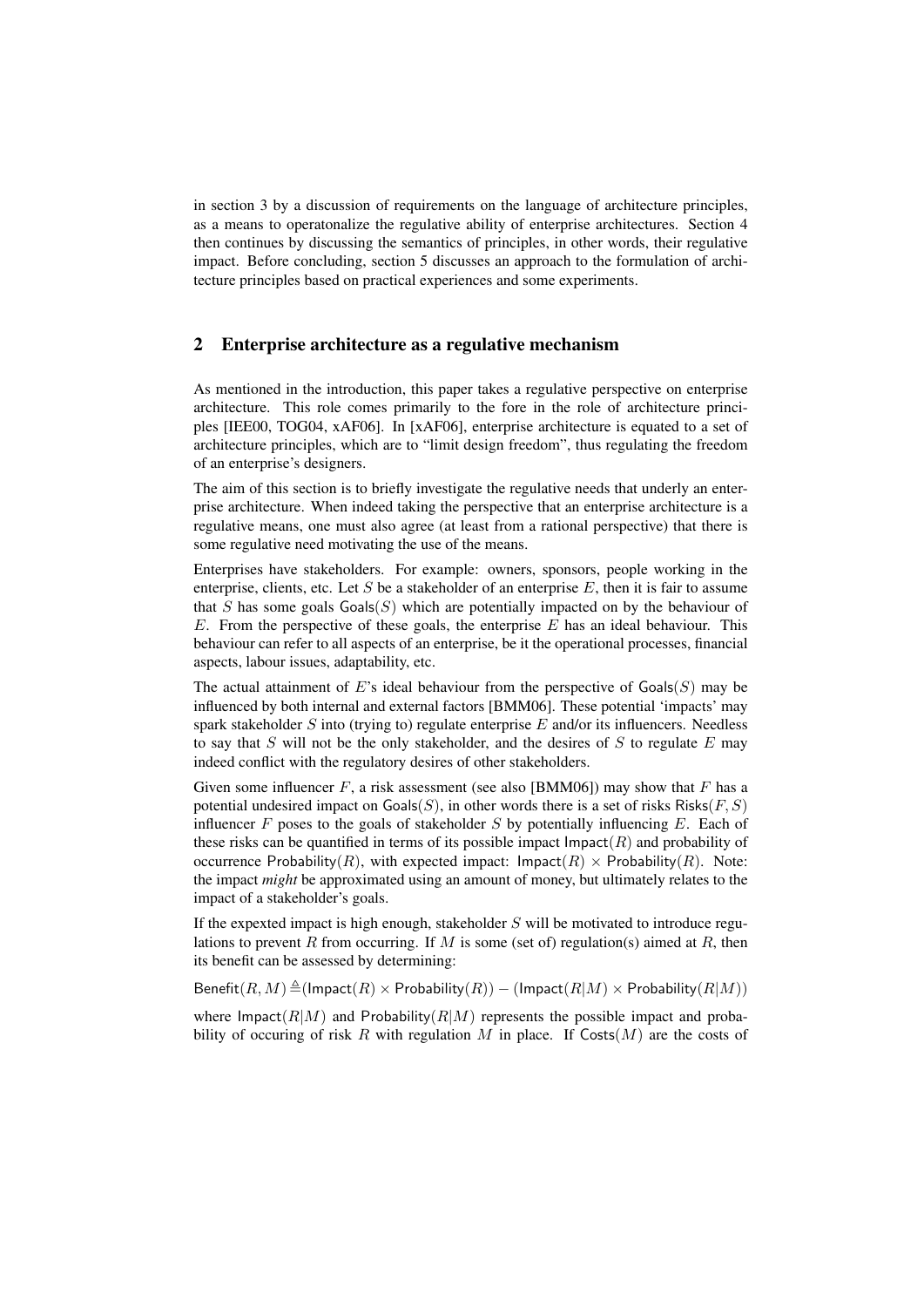deploying regulation  $M$ , then the actual effectiveness of  $M$  can be thought of as being the ratio:

$$
\mathsf{Benefit}(R,M)/\mathsf{Costs}(M)
$$

The costs can, again, be expressed in terms of *money*, but should yet again be regarded as a negative impact on the (satisfaction of) goals a stakeholder is striving for.

Admittedly, this cost/benefit framework is as yet far from practical. This is in line with the observation that the regulative role of enterprise architecture is also still in its infancy. At the same time, however, the desire to use enterprise architecture for such purposes is paramount.

In making this kind of risk assessment more explicit, the field of enterprise architecting may borrow from the field of security [RF07], where security risks are assessed and the effectivness of security regulations are evaluated against these risks. The aim of this paper is not to develop such a risk assessment, although we subscribe to its necessity, but rather to explore requirements on a principles language. In further research, however, we will indeed invest in a more elaborate cost/benefit analysis approach providing rationalizen of principles.

# 3 Requirements on principles

In this section we focus on the goals of, and requirements on, a modelling language for architecture principles. When taking the position that architecture principles embody the regulative role of enterprise architecture, then we can this as a starting point to indentify requirements on a language to express architecture principles. In order to arrive at such requirements, it is important to first make explicit what the goals of the language are [HPW05b]. Without these goals it is difficult to pinpoint the requirements for the language in total. On their turn, these requirements are a mandatory input to formulation of modelling concepts in the language and their requirements [HPW05b, PVH05].

In a survey conducted among a number of experienced enterprise architects [Bui07], the following goals where expressed:

- Regulative architecture The language should be designed in such a way that it enables an architect formulate a prescriptive/regulative architecture.
- Supportive; not restrictive The language should not act as a straitjacket but should rather should architects in formulating the regulative architecture. It is important that the modelling language does not hinder the (creative!) architecting process itself.
- Architect independent Since architecture principles need to be communicated among architects, to stakeholders, and system designers, the language as such should not be specific to one architect. Even though this may sound obvious, it is still common practice among enterprise architects to come up with one's own language. There is, as yet, not much consensus about such a language.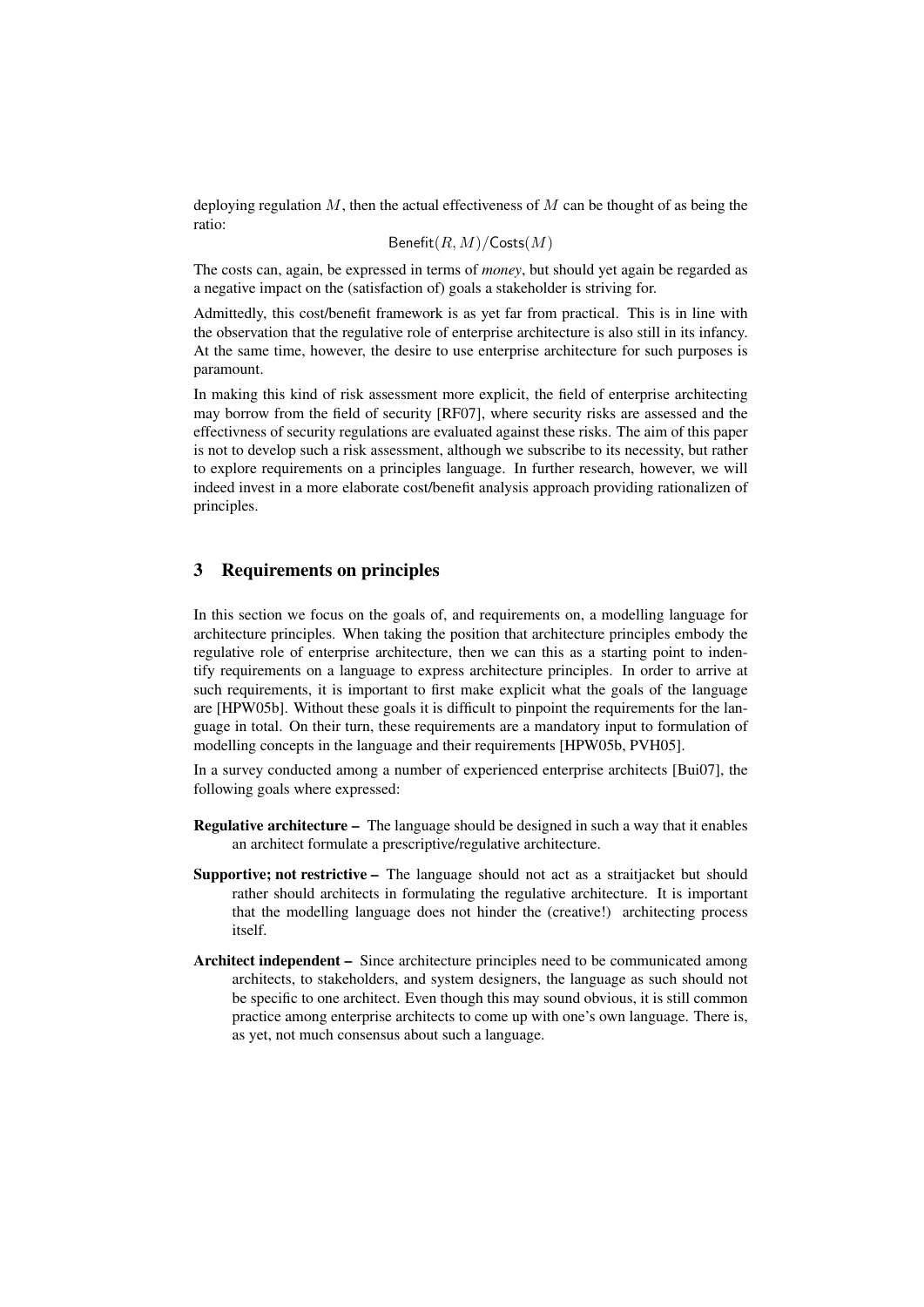- Approach independent A good modelling language can be used in different development approaches. For example, like UML, ER and ORM can be used in system development methods such as SDM, DSDM, RAD and XP. This should also be the case for this an architecture principles language; it should be independent of the architecting approach used.
- A means of communicating and steering Architecture is positioned as a communication and a steering device. This must be taken in consideration when designing this modelling language. The steering and communication goals may lead to conflicts. For example, a nice marketing line (such as Nokia's '*Connecting People*') may be suitable to communicate a basic idea, while not being specific enough to give enough steering.

Based on the above goals, and also as part of the survey, the following requirements were deduced [Bui07]:

- Facilitating role The architecting process and not the modelling language should have the most impact on the architecture itself. The architect should not be (too) restricted by the language in formulating the architecture. This is why the modelling language should give the architect some tools and means (in the form of formulation guidelines) to formulate an architecture better. It is then the choice of the architect to use those guidelines. Because an architecture is subject to evolution, it is necessary for the language to be able to support the different stages (from sketch to definitive formulation) of the architecting process.
- Syntactically complete The modelling language needs to contain all the different concepts that are used by architects when formulating a regulative architecture. This implies that it must be clear which concepts are used by architects and how they relate to each other. Because each architecture should always be considered in its context, those concepts should be used in the language as well. It is clear that an incomplete modelling language can not produce a complete architecture. The completeness of concepts in the language should be resolved on syntactical level.
- Contains reference architecture Some architects have pleaded for a modelling language involving numerous examples. This has two advantages:
	- it gives the architect possible means to formulate a better architecture and
	- it will be possible to create a reference architecture.

Reference architectures play a role of importance in giving the field of enterprise architecting a more mature status. It is still common practice for architects to start from scratch for each new project. This implies that architectures are very often not proven in practice which does not give the client the guarantee that the architecture will work in practise.

Contains also (semi-)formalised language – Regulative architectures are currently primarily based on natural language. Interviewed architects do see the advantages of a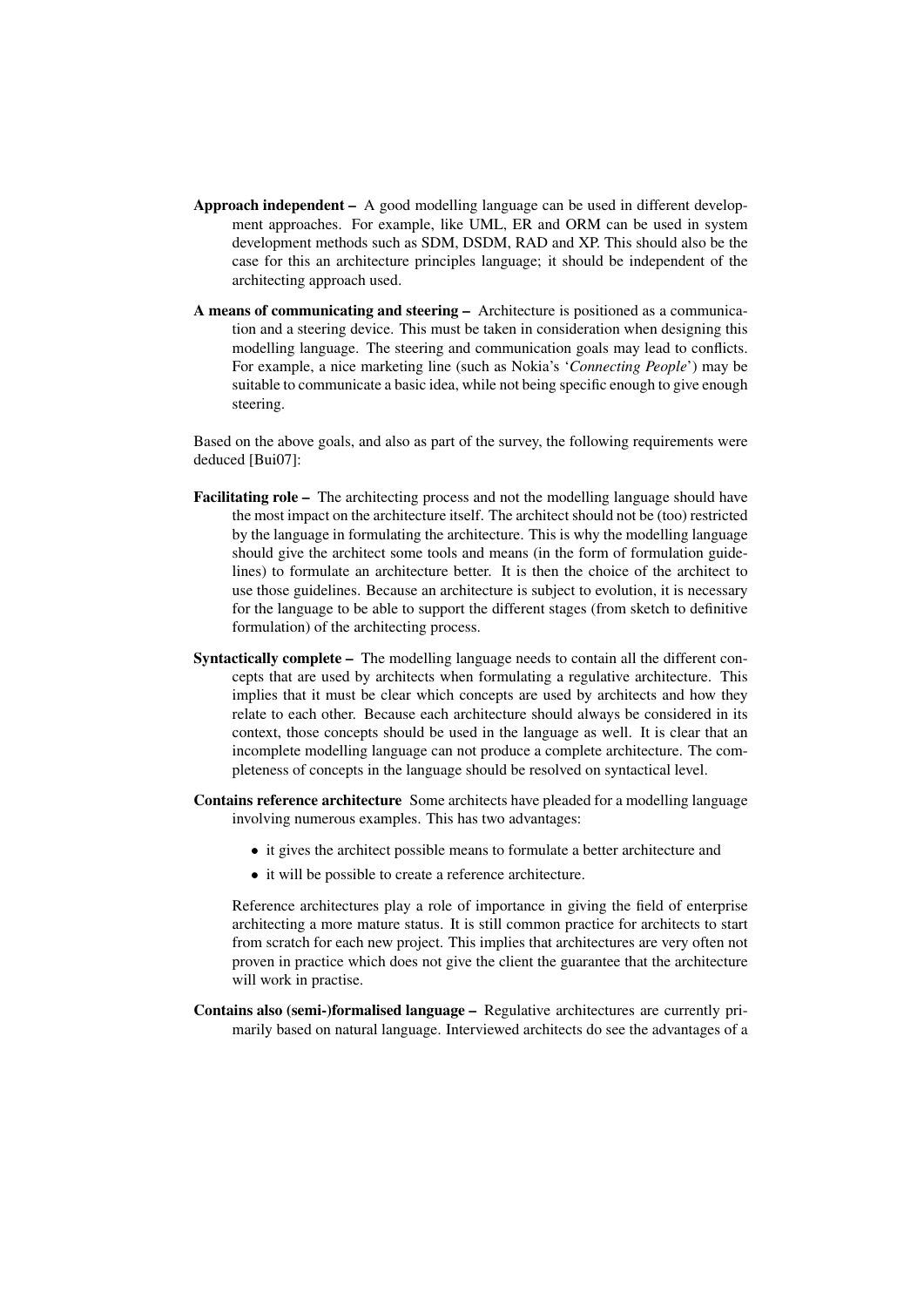(semi-)formalised architecture, but claim as well that the architecture should also be communicated to the 'normal' stakeholders. The modelling language should therefore not only facilitate (semi-)formalised language, but also the 'normal' natural language. The architect should not be forced to write formalised statements.

The formalised concepts can be used by the architect to make a check on completeness and (formalised) linguistic aspects. Because formalised statements are less ambiguous, it's very advisable to use them with project members who can handle those statements.

When using natural language, there is also a distinction to be made in the degree of abstractness in the formulation. A statement for higher management will normally be different (more concise, more simple, more catchy) then for a project member.

The language is then capable of making different visualizations of the same architecture, focused on the type of stakeholder. Formulating an architecture on a formalised and non formalised level is also consistent with the two mail goals of architecture. A (semi-)formalised language supports primarily the steering function, the natural language the communication aspect.

Terminological framework; improving the communication – To improve the communication and decrease the ambiguity of the architecture, it's very important to have a shared term framework between all stakeholders. Such a framework should be based and focused on the stakeholders. However, it is now impossible to insert a fixed term framework in this modelling language because of the architect independence goal. This is also consistent with the requirement that the modelling language should not be to prescriptive.

In addition to these requiremens voiced by practitioners, additional requirements can be found in literature. In their Architecture Framework (TOGAF), the Open Group [TOG04] lists five criteria (which are also based on practical experiences) that distinguish a good set of principles:

- Understandable The underlying tenets can be quickly grasped and understood by individuals throughout the organization. The intention of the principle is clear and unambiguous, so that violations, whether intentional or not, are minimized.
- Robust Enable good quality decisions about architectures and plans to be made, and enforceable policies and standards to be created. Each principle should be sufficiently definitive and precise to support consistent decision making in complex, potentially controversial, situations.
- Complete Every potentially important principle governing the management of information and technology for the organization is defined. The principles cover every situation perceived.
- Consistent Strict adherence to one principle may require a loose interpretation of another principle. The set of principles must be expressed in a way that allows a balance of interpretations. Principles should not be contradictory to the point where ad-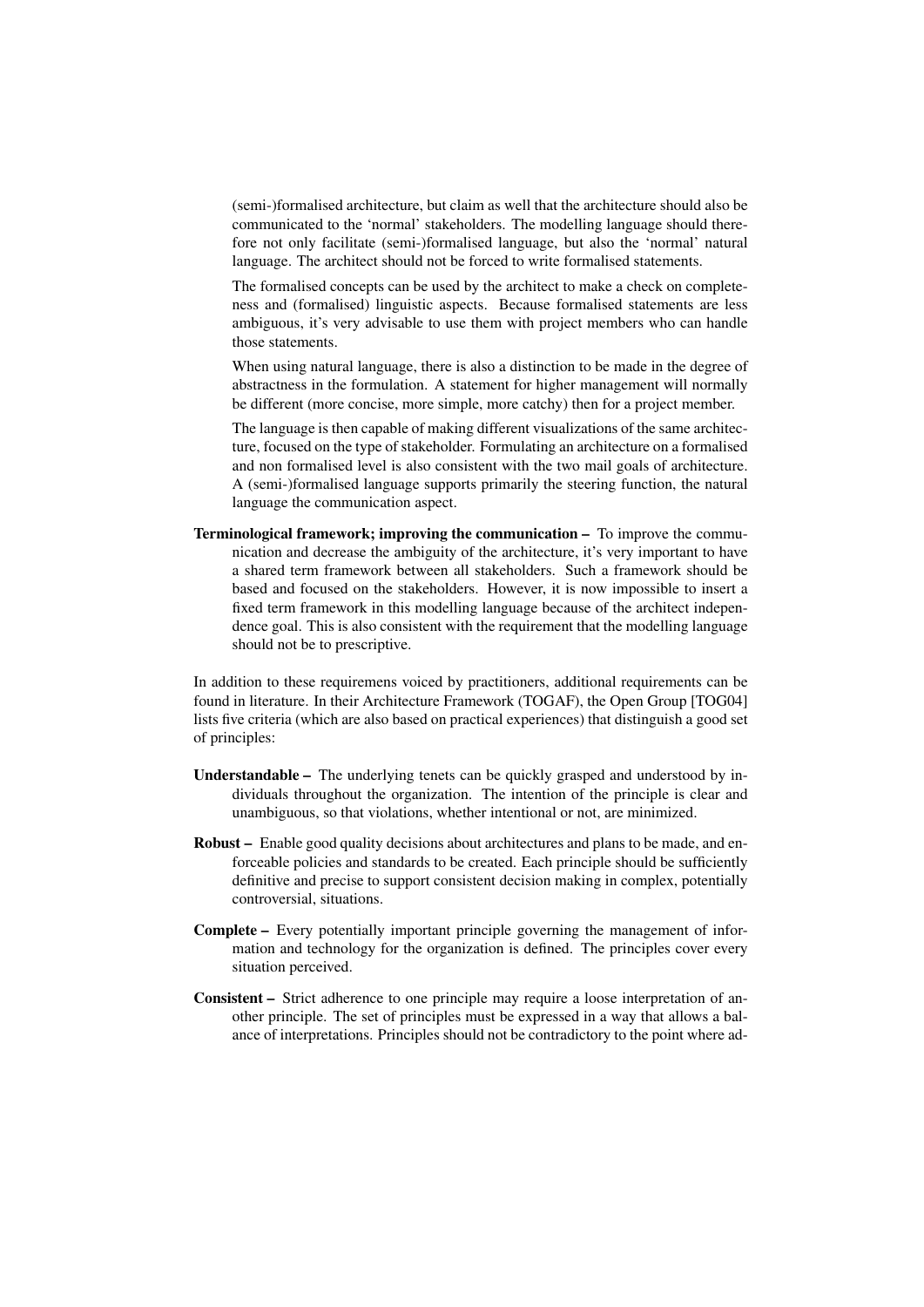hering to one principle would violate the spirit of another. Every word in a principle statement should be carefully chosen to allow consistent yet flexible interpretation.

Stable – Principles should be enduring, yet able to accommodate changes. An amendment process should be established for adding, removing, or altering principles after they are ratified initially.

The above requirements are requirements on a set of principles and are not requirements on the modelling language. However, these requirements on good principles do underline the need for:

- 1. a clear semantics of principles, enabling a.o. consistency checks of sets of principles,
- 2. have a syntax which is understandable by domain experts and not just architects and engineers.

The TOGAF requirements also imply requirements on the process of formulating and maintaining sets of architecture principles.

A further source of requirements on architecture principles and/or a language for modelling architecture principles can be found in the business rules manifesto [Ros03]. Business rules are also forms of regulations that should both have a precise meaning while also be understandable to domain experts/stakeholders. Some key requirement from the business rules manifesto are:

- 3.2 Terms express business concepts; facts make assertions about these concepts; rules constrain and support these facts.
- 3.3 Rules must be explicit. No rule is ever assumed about any concept or fact.
- 4.1 Rules should be expressed declaratively in natural-language sentences for the business audience.
- 5.1 Business rules should be expressed in such a way that they can be validated for correctness by business people.
- 5.2 Business rules should be expressed in such a way that they can be verified against each other for consistency.
- 5.3 Formal logics, such as predicate logic, are fundamental to well-formed expression of rules in business terms, as well as to the technologies that implement business rules.
- 7.1 Rules define the boundary between acceptable and unacceptable business activity.
- 8.4 "More rules" is not better. Usually fewer "good rules" is better.

Most of these requirements are in line with the requirements put forward by TOGAF.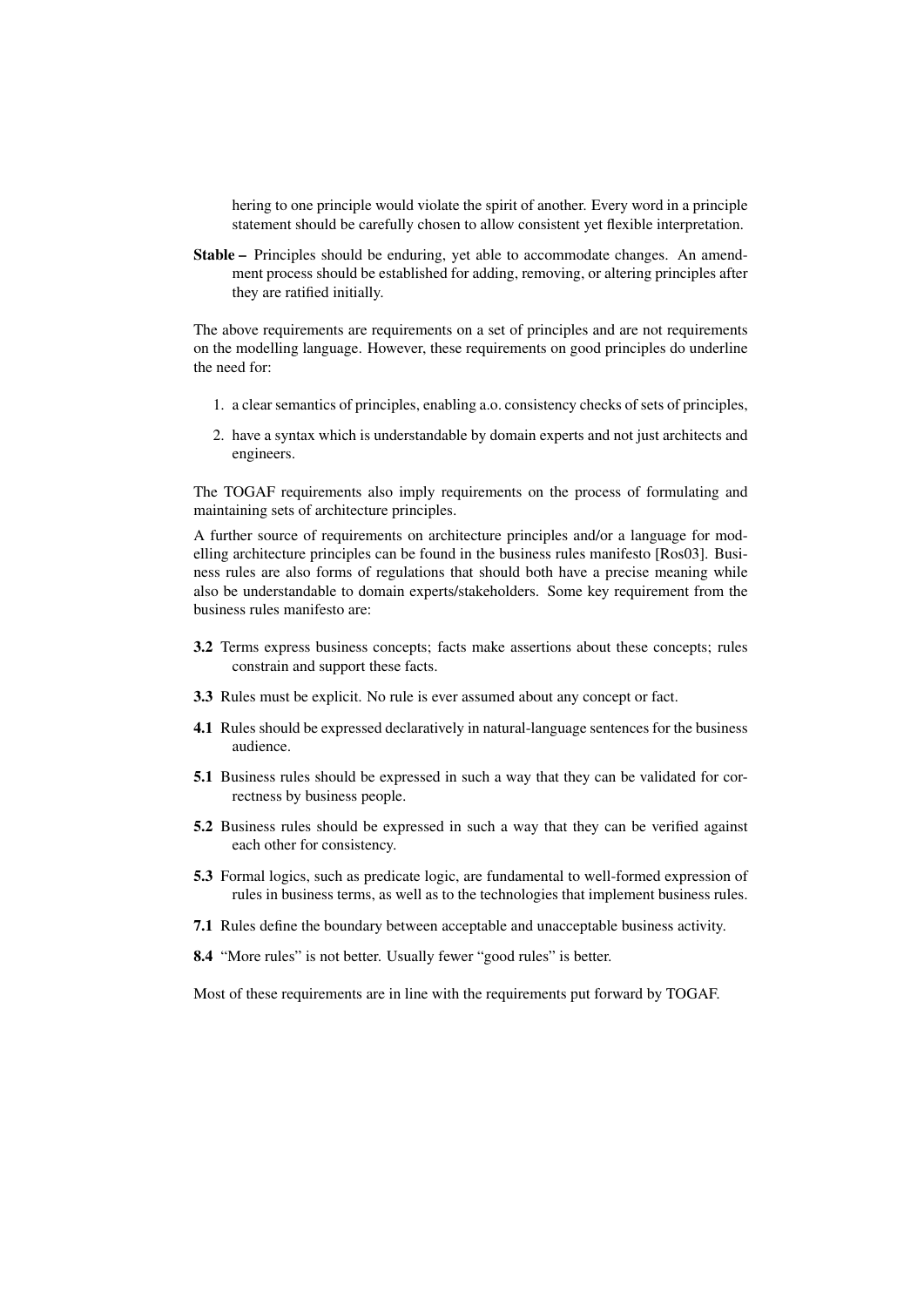#### 4 Semantics of principles

The TOGAF (as well as business rules manifesto) requirement of rules being *consistent* and at the same time being *understandable* by domain experts and stakeholders, provides an interesting challenge in the construction of a principles modelling language.

In [BHPW06, CJN<sup>+</sup>07], we have studied the use of a semi-formal language to represent principles. The language used stems from the field of information modelling, where languages such as ConQuer, Lisa-D and RIDL [Mee82, HPW93, Pro94, BH96, HPW05a] have been used to formulate constraints, rules and queries and reason about these.

Consider as an example the following TOGAF principle:

Common use applications – "Development of applications used across the enterprise is preferred over the development of duplicate applications which are only provided to a particular organization."

A domain analysis and formalization leads to:

If an Application A [ that is used in an Organization  $O \mid$  results from some Development, and this Application A is not a duplicate of another Application

[ that is used in another Organization than  $O$  ], then that Development

is preferred by the Enterprise that includes both Organizations and both Applications.

An important question in this example is the way one would have to measure when one application is a duplicate of another application. In making such principles SMART<sup>2</sup>, proper mechanisms should be defined to determine whether one application is a duplicate of another one, or more appropriately, whether one set of applications is a duplicate of another set. And more generally, in the aspect system Business one would like to measure when one process is a duplicate of another process, in order to detect process and organizational redundancy.

## 5 Formulating principles

In [NBP07] we have reported on research efforts into the collaborative formulation of policies/regulations such as architecture principles. This work mainly focussed on the collaborative aspects of such processes. Note that the TOGAF requirements of robustness, completeness and stability of architecture principles have not yet been taken into account in this work. The experience report given in [OP07] did take such requirements into consideration. In [BHPW06,  $\text{CIN}^{+}07$ ] the possible effect of using a semi-formal formal modelling language in the formulation of principles was studied.

Based on these experiments and experiences, we suggest adhering to the following processstructure in formulating architecture principles:

<sup>2</sup>Specific, Measurable, Achievable, Relevant, Time-bound; a common mnemonic used in project management.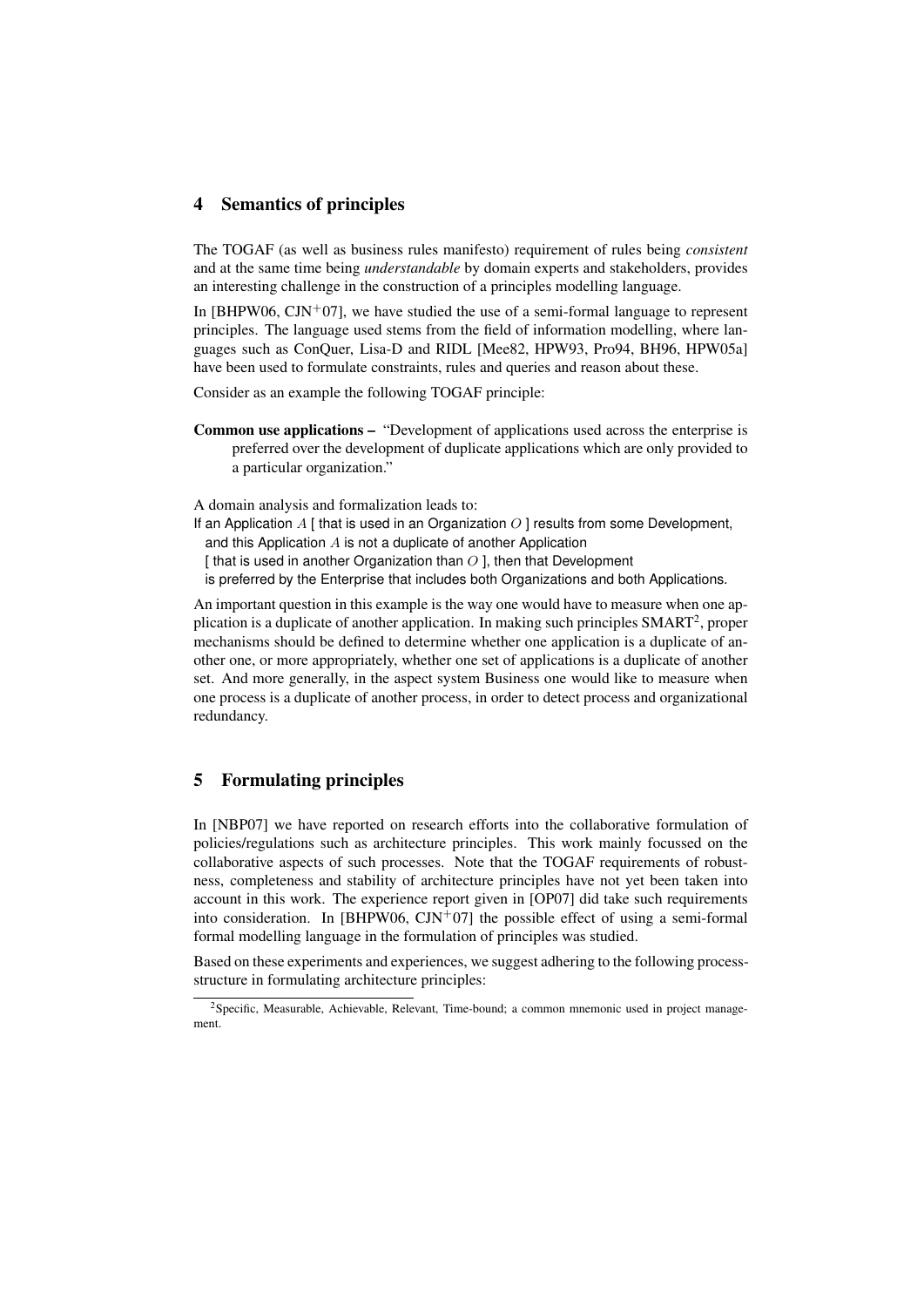- Assess needs An assessments of the regulative needs, which can be used as motivations for the principles to be formulated and their enforcement.
	- 1. (*Collaborative*) In a collaborative session involving stakeholders, sponsors, domain experts and architects, potential regulative needs (issues/concerns/risks) should be gathered. In addition, goals should be formulated upon these regulative needs are to be assessed, and criteria should be formulated regarding the desired longevity of any measures (architecture principles) formulated that are to address these needs.
	- 2. (*Expert-driven*) Risk assessment experts should then assess/judge the identified regulative needs. This assessment should take the form of a risk analysis as suggested in section 2.
	- 3. (*Collaborative*) The stakeholders and the sponsors (of the regulative measures to be taken) should then decide which of these regulative needs they want to see addressed.

Formulate principles – The definition of a set of principles that are to be deployed.

- 1. (*Collaborative*) Based on the (seleced) regulative needs, a mix of stakeholders, domain experts and architects should, collaboratively, formulate a set of architecture principles which would address these needs.
- 2. (*Expert-driven*) The resulting candidate principles should then be pinned down more precisely by a small number of domain experts together with the architects. This group should also assess the longevity of the principles in terms of the criteria produced during the needs assessment, as well as determine more specific consequences of the principle, and clearly identify/quantify the possible contribution of the principle towards the regulative needs.
- 3. (*Collaborative*) The list of refined principles should then be put to the vote. The domain experts, stakeholders and sponsors should select which principles are to be deployed.

Prepare deployment – For each principle a deployment scenario should be formulated.

- 1. (*Collaborative*) Given the list of selected architecture principles, more refined criteria for the assessment of possible strategies to deploy/enforce these principles should be formulated.
- 2. (*Expert-driven*) Domain experts and architects should define a number of possible strategies for the deployment/enforcement of the select architecture principles. Each of these strategies should also be evaluated in terms of their costs/benefits.
- 3. (*Collaborative*) From the list of available scenario's for the deployment of principles, the stakeholders, domain experts and sponsors should select the ones they see as most effective and beneficial.

The above procedure iterates between a collabarative and expert-driven mode. Some tasks should be done collaboratively so as to warrant committment from, and understanding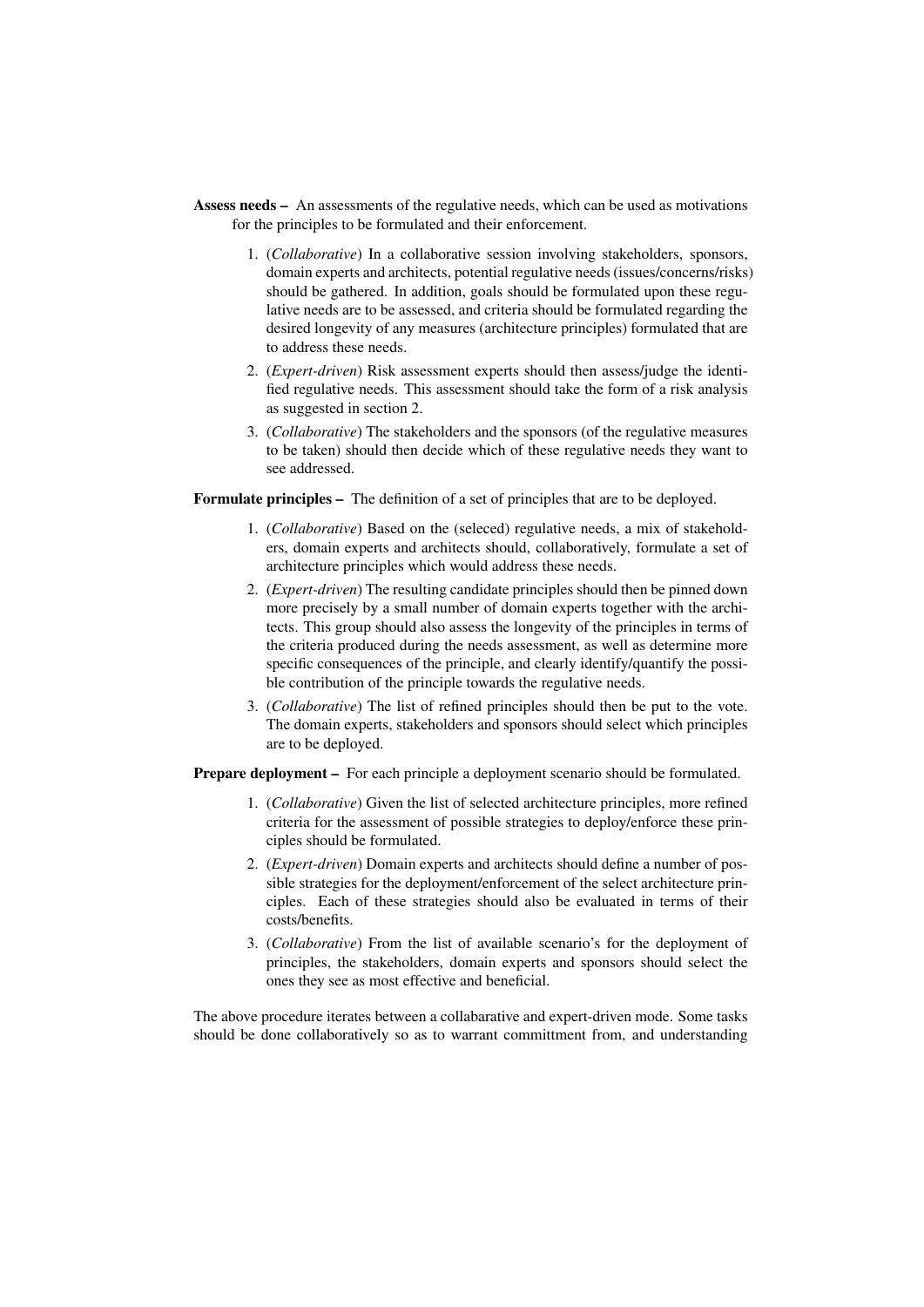by, all relevant parties involved. Some other tasks require a focussed effort by a limited number of experts.

Note that the above sketched process structure by no means intends to imply a specific length/duration/size of a specific formulation process. Depending on the requirements of specific situation, such a process may/should require only a single day or even weeks to complete.

## 6 Conclusions and further research

In this paper we have investigated the regulative nature of enterprise architecture. The work reported is part of an ongoing effort to develop a fundamental understanding of the regulative needs that underly an enterprise architecture, and use this understanding in the development of a language for architecture principles as well as a situational procedure/strategy for the formulation of such principles.

In our remaining research activities regarding architecture principles, we identify the following key challenges:

- Language How are principles to be expressed, i.e. in what type of language? Are there any hard syntactic or semantic restrictions that are to be imposed, or would this be too restrictive? What could be reasons to (not) impose particular such restrictions? How can understandability be optimally safeguarded at a linguistic level, and how much investment in this is justified in view of quality demands on principle formulations? (How) can SMARTness be increased based on language restrictions?
- Regulative needs How can the regulative needs underlying principles be better quantified? How can one predict the possitive contributions of enforcing a principle towards these needs?
- Formulation strategies Given requirements on the product of the principles creation process, what does such a process look like? Are situational adjustments of the process required or is it possible to define a truly generic process? Apart from the question what semantic and syntactic requirements can be posed for principles, there are pragmatic matters to be addressed. Principles are required to be understood, agreed upon, and committed to by appropriate (groups of) stakeholders. These should be viewed as results of the process, alongside the actual principle formulations [BHP07].
- Deployment strategies Enforcement and guidance during the design and development of new systems (and new versions), but also strategies for dealing with legacy systems. How to translate principles and their measuring mechanisms to guidelines? Can the impact of principles be estimated reliably beforehand?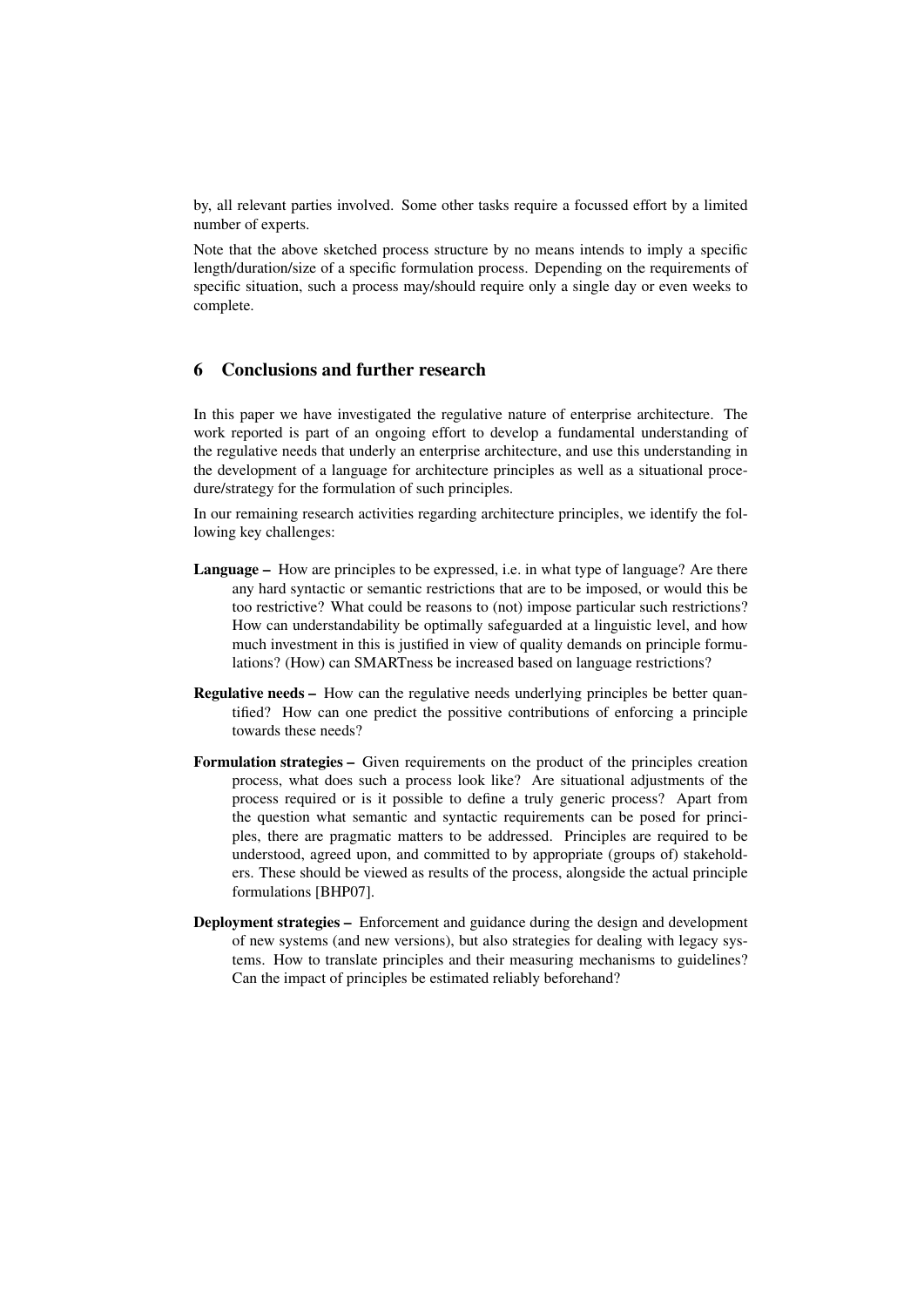#### **References**

- [BCK98] L. Bass, P.C. Clements, and R. Kazman. *Software Architecture in Practice*. Addison Wesley, Reading, Massachusetts, USA, 1998.
- [BH96] A.C. Bloesch and T.A. Halpin. ConQuer: A Conceptual Query Language. In B. Thalheim, editor, *Proceedings of the 15th International Conference on Conceptual Modeling (ER'96), Cottbus, Germany, EU*, volume 1157 of *Lecture Notes in Computer Science*, pages 121–133, Berlin, Germany, EU, October 1996. Springer.
- [BHP07] P. van Bommel, S.J.B.A. Hoppenbrouwers, and H.A. (Erik) Proper. QoMo: A Modelling Process Quality Framework based on SEQUAL. In H.A. (Erik) Proper, T.A. Halpin, and J. Krogstie, editors, *Proceedings of the Workshop on Exploring Modeling Methods for Systems Analysis and Design (EMMSAD'07), held in conjunctiun with the 19th Conference on Advanced Information Systems (CAiSE'07), Trondheim, Norway*, pages 118–127. Tapir Academic Press, Trondheim, Norway, 2007.
- [BHPW06] P. van Bommel, S.J.B.A. Hoppenbrouwers, H.A. (Erik) Proper, and Th.P. van der Weide. Giving Meaning to Enterprise Architectures – Architecture Principles with ORM and ORC. In R. Meersman, Z. Tari, and P. Herrero, editors, *On the Move to Meaningful Internet Systems 2006: OTM Workshops – OTM Confederated International Workshops and Posters, AWeSOMe, CAMS, GADA, MIOS+INTEROP, ORM, PhDS, SeBGIS, SWWS, and WOSE 2006*, Lecture Notes in Computer Science, Montpellier, France, EU, October/November 2006. Springer, Berlin, Germany, EU.
- [BL96] M. Blechar and M. Light. Enterprise Information Architectures. Technical Report R– 450–131, GartnerGroup – ADM, February 1996.
- [BMM06] BMM Team. Business Motivation Model (BMM) Specification. Technical Report dtc/06–08–03, Object Management Group, Needham, Massachusetts, USA, August 2006.
- [Boa99a] B.H. Boar. *Constructing Blueprints for Enterprise IT architectures*. Wiley, New York, New York, USA, 1999.
- [Boa99b] B.H. Boar. *Practical steps for aligning information technology with business strategies*. Wiley, New York, New York, USA, 1999.
- [Bui07] P.G. Buitenhuis. Fundamenten van het principle (Foundations of principles). Master's thesis, Institute for Computing and Information Sciences, Radboud University Nijmegen, Nijmegen, The Netherlands, EU, March 2007. In Dutch.
- [CJN<sup>+</sup>07] G.J.N.M. Chorus, Y.H.C. Janse, C.J.P. Nellen, S.J.B.A. Hoppenbrouwers, and H.A. (Erik) Proper. Formalizing Architecture Principles using Object–Role Modelling. Technical Report ICIS–R07006, Radboud University Nijmegen, February 2007.
- [HPW93] A.H.M. ter Hofstede, H.A. (Erik) Proper, and Th.P. van der Weide. Formal definition of a conceptual language for the description and manipulation of information models. *Information Systems*, 18(7):489–523, October 1993.
- [HPW05a] S.J.B.A. Hoppenbrouwers, H.A. (Erik) Proper, and Th.P. van der Weide. Fact Calculus: Using ORM and Lisa–D to Reason About Domains. In R. Meersman, Z. Tari, and P. Herrero, editors, *On the Move to Meaningful Internet Systems 2005: OTM Workshops – OTM Confederated International Workshops and Posters, AWeSOMe, CAMS, GADA, MIOS+INTEROP, ORM, PhDS, SeBGIS, SWWS, and WOSE 2005*, volume 3762 of *Lecture Notes in Computer Science*, pages 720–729, Agia Napa, Cyprus, EU, October/November 2005. Springer, Berlin, Germany, EU.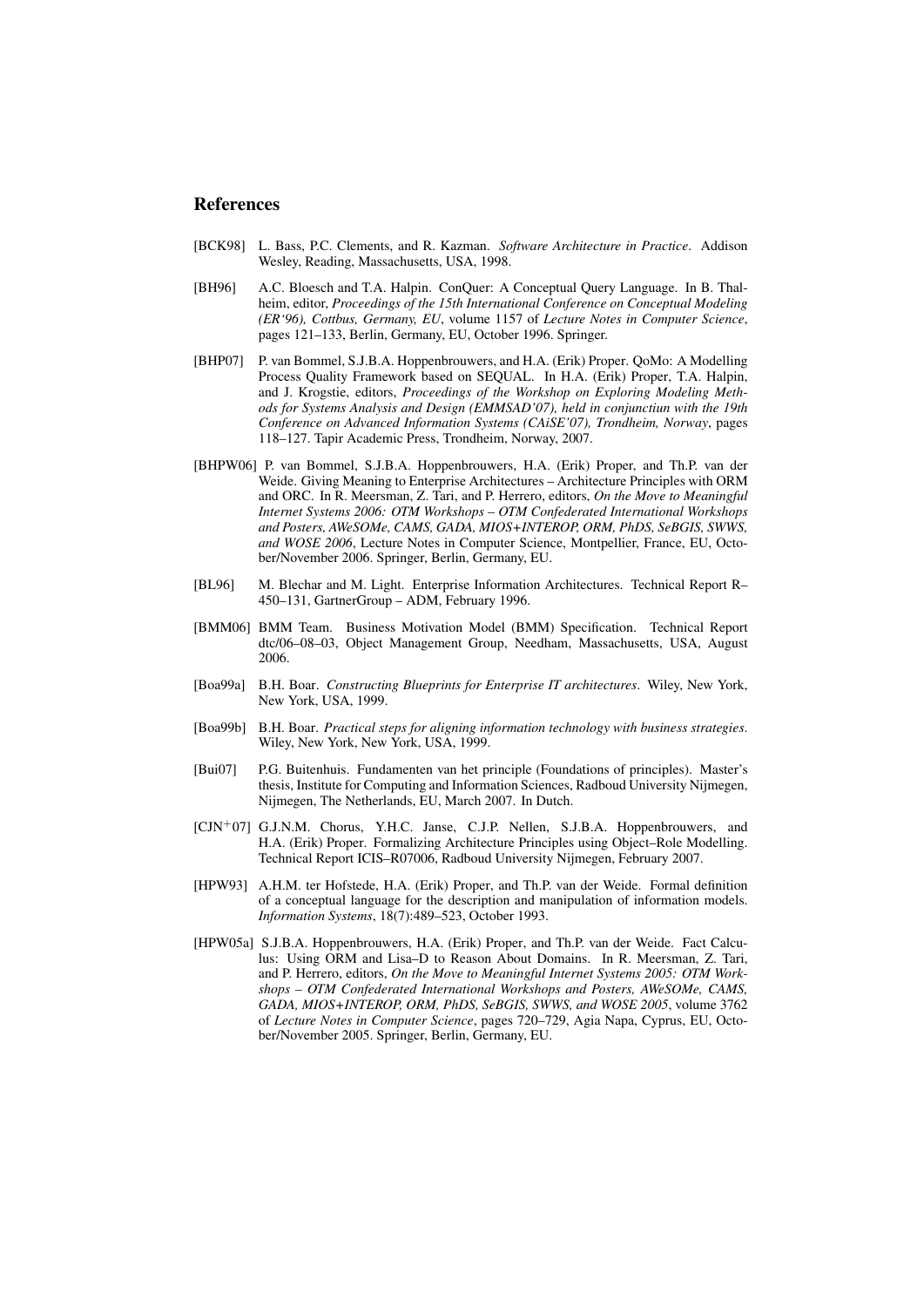- [HPW05b] S.J.B.A. Hoppenbrouwers, H.A. (Erik) Proper, and Th.P. van der Weide. Understanding the Requirements on Modelling Techniques. In O. Pastor and J. Falcao e Cunha, editors, *17th International Conference on Advanced Information Systems Engineering, CAiSE 2005, Porto, Portugal, EU*, volume 3520 of *Lecture Notes in Computer Science*, pages 262–276, Berlin, Germany, EU, June 2005. Springer–Verlag.
- [HV93] J.C. Henderson and N. Venkatraman. Strategic alignment: Leveraging information technology for transforming organizations. *IBM Systems Journal*, 32(1):4–16, 1993.
- [IEE00] Recommended Practice for Architectural Description of Software Intensive Systems. Technical Report IEEE P1471–2000, The Architecture Working Group of the Software Engineering Committee, Standards Department, IEEE, Piscataway, New Jersey, USA, September 2000.
- [Lo05] M.M. Lankhorst and others. *Enterprise Architecture at Work: Modelling, Communication and Analysis*. Springer, Berlin, Germany, EU, 2005.
- [Mee82] R. Meersman. The RIDL Conceptual Language. Technical report, International Centre for Information Analysis Services, Control Data Belgium, Inc., Brussels, Belgium, EU, 1982.
- [NBP07] J. Nabukenya, P. van Bommel, and H.A. (Erik) Proper. Collaborative IT Policy-making as a means of achieving Business-IT Alignment. In B. Pernici and J.A. Gulla, editors, *Proceedings of the Workshop on Business/IT Alignment and Interoperability (BUSI-TAL'07), held in conjunctiun with the 19th Conference on Advanced Information Systems (CAiSE'07), Trondheim, Norway*, pages 461–468. Tapir Academic Press, Trondheim, Norway, 2007.
- [OP07] M. Op 't Land and H.A. (Erik) Proper. Impact of Principles on Enterprise Engineering. In H. Österle, J. Schelp, and R Winter, editors, *Proceedings of the 15th European Conference on Information Systems*, pages 1965–1976. University of St. Gallen, St. Gallen, Switzerland, June 2007.
- [PB89] M.M. Parker and R.J. Benson. Enterprisewide Information Management: State–of–the– art Strategic Planning. *Journal of Information Systems Management*, (Summer):14–23, 1989.
- [Pro94] H.A. (Erik) Proper. ConQuer–92 The revised report on the conceptual query language LISA–D. Technical report, Asymetrix Research Laboratory, University of Queensland, Brisbane, Queensland, Australia, 1994.
- [PVH05] H.A. (Erik) Proper, A.A. Verrijn–Stuart, and S.J.B.A. Hoppenbrouwers. Towards Utility–based Selection of Architecture–Modelling Concepts. In S. Hartmann and M. Stumptner, editors, *Proceedings of the Second Asia–Pacific Conference on Conceptual Modelling (APCCM2005), Newcastle, New South Wales, Australia*, volume 42 of *Conferences in Research and Practice in Information Technology Series*, pages 25–36, Sydney, New South Wales, Australia, January 2005. Australian Computer Society.
- [RF07] S. Raval and A. Fichadia. *Risks, Controls and Security Concepts and Applications*. Wiley, New York, New York, USA, 2007.
- [Ros03] R.G. Ross, editor. *Business Rules Manifesto*. Business Rules Group, November 2003. Version 2.0.
- [SG96] M. Shaw and D. Garlan. *Software Architecture: Perspectives on an Emerging Discipline*. Prentice–Hall, Englewood Cliffs, New Jersey, USA, 1996.